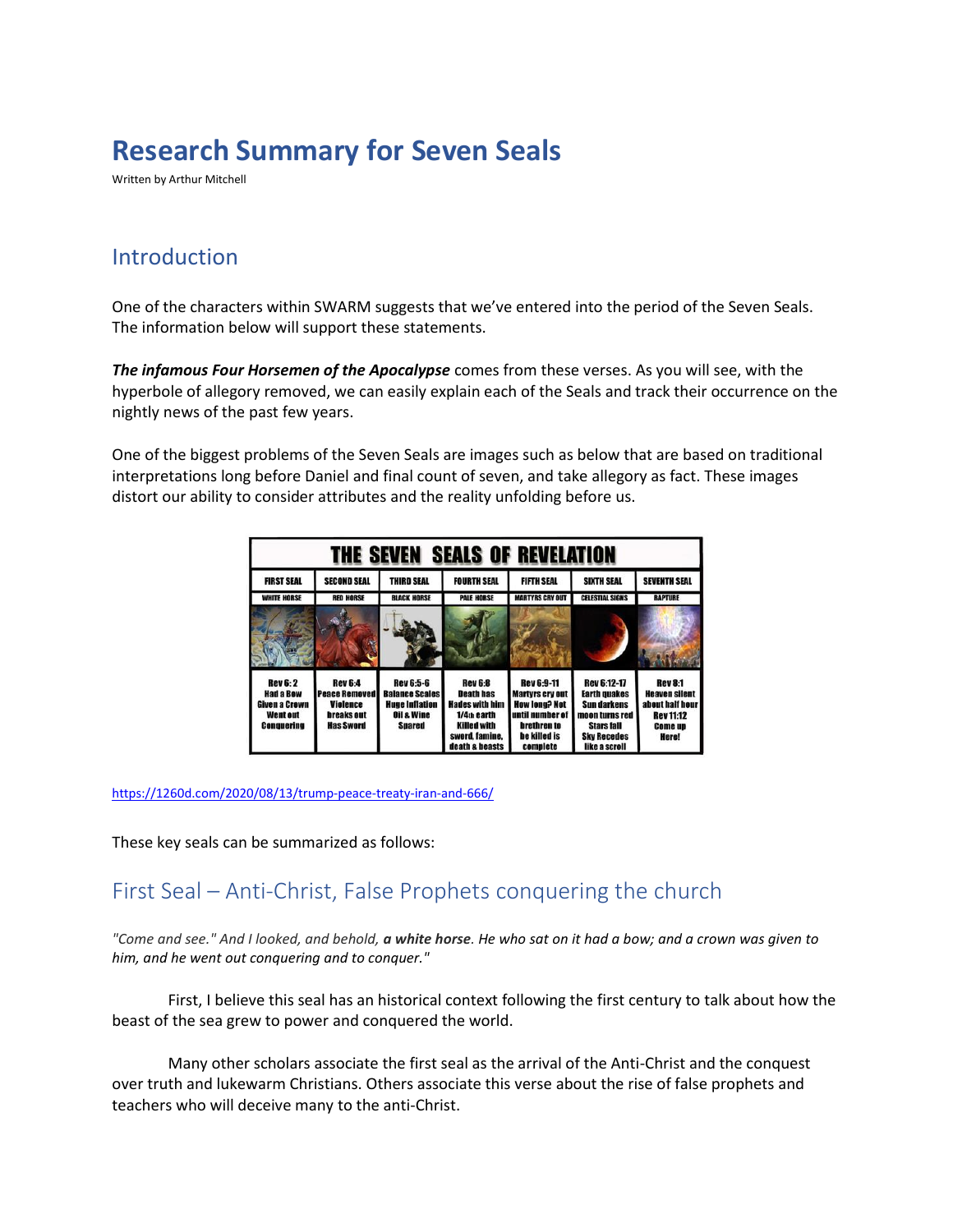*For false christs and false prophets will arise and perform great signs and wonders, so as to lead astray, if possible, even the elect. Matt: 24:24* 

*But false prophets also arose among the people, just as there will be false teachers among you, who will secretly bring in destructive heresies, even denying the Master who bought them, bringing upon themselves swift destruction. 2 Peter 2:1*

*For such men are false apostles, deceitful workmen, disguising themselves as apostles of Christ. And no wonder, for even Satan disguises himself as an angel of light. So it is no surprise if his servants, also, disguise themselves as servants of righteousness. Their end will correspond to their deeds. 2 Corinthians 11:13*

We live in a time of apostasy in the evangelical and other churches. This will offend many, but it is true.

## Second Seal – Wars and Rumors of Wars

*When He opened the second seal, I heard the second living creature saying, "Come and see." Another horse, fiery red, went out. And it was granted to the one who sat on it to take peace from the earth, and that people should kill one another; and there was given to him a great sword. Rev 6:3-4* 

Middle East War erupted in 2001 and has not faded since, in fact when it comes to Iran, Syria and Turkey and Russia, the situation has grown worse. The cancellation of recent arms treaties and failure to adopt the LAWS protocols ensures accelerated weapons development. n fact, both Russia and the US have announced hypersonic missiles which can travel to evade defenses at speeds of Mach 5, faster than a bullet. Wars in the Middle East have created the tense refugee crisis in Europe.

*[Matthew 24:3-14](https://biblia.com/bible/nkjv/Matt%2024.3-14) Now as He sat on the Mount of Olives, the disciples came to Him privately, saying, "Tell us, when will these things be? And what will be the sign of Your coming, and of the end of the age?" And Jesus answered and said to them: "Take heed that no one deceives you. For many will come in My name, saying, 'I am the Christ,' and will deceive many. And you will hear of wars and rumors of wars. See that you are not troubled; for all these things must come to pass, but the end is not yet. For nation will rise against nation, and kingdom against kingdom. And there will be famines, pestilences, and earthquakes in various places. All these are the beginning of sorrows. Then they will deliver you up to tribulation and kill you, and you will be hated by all nations for My name's sake. And then many will be offended, will betray one another, and will hate one another. Then many false prophets will rise up and deceive many. And because lawlessness will abound, the love of many will grow cold. But he who endures to the end shall be saved. And this gospel of the kingdom will be preached in all the world as a witness to all the nations, and then the end will come."*

#### Third Seal – Economic Collapse and Tribulation

*"When He opened the third seal, I heard the third living creature say, "Come and see." So I looked, and behold, a black horse, and he who sat on it had a pair of scales in his hand. And I heard a voice in the midst of the four living*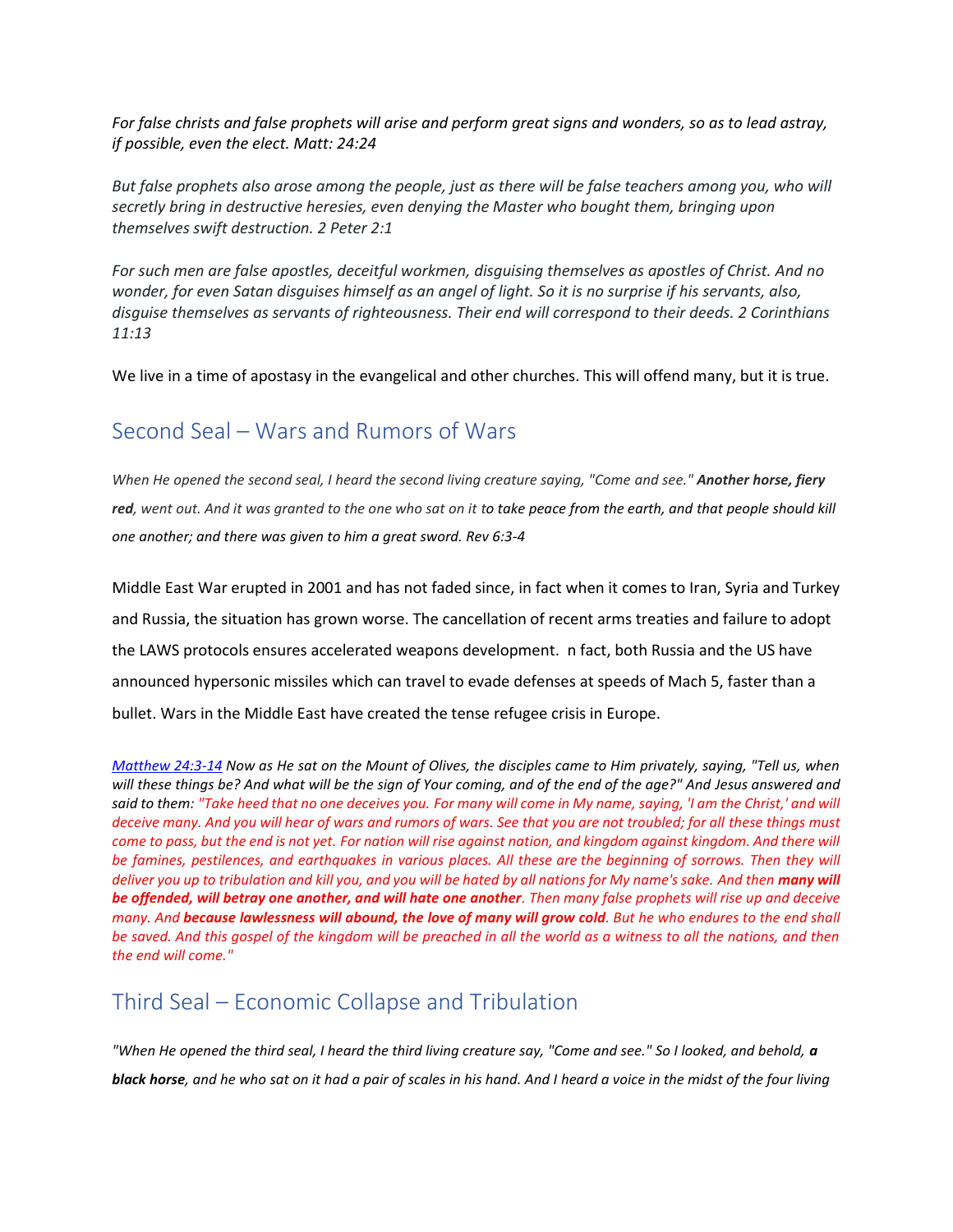*creatures saying, "A quart of wheat for a denarius, and three quarts of barley for a denarius; and do not harm the oil and the wine." Rev 6:5-6*

This seal speaks to bleaker times, tribulation, economic downturn and hardship. In fact, during 2020 the entire plunged into a pandemic led depression, which is important because the next seal speaks to pestilence and pandemic.

#### Forth Seal – Pandemic and Famine / Food Shortages

*[Revelation 6:7-8](https://biblia.com/bible/nkjv/Rev%206.7-8) "When He opened the fourth seal, I heard the voice of the fourth living creature saying, "Come and see." So I looked, and behold, a pale horse. And the name of him who sat on it was Death, and Hades followed with him."*

As deadly as the Spanish Flu of 1918, COVID has already taken a million lives worldwide, and continues to grow in the US, Europe and overseas. Getting a vaccine to the billions globally will be a challenge. The economic impact has only begun as business bankruptcies, layoffs, unpaid medical bills, and states and governments run out of cash.

Food shortages due to farm failures, increased prices, decreased exports will create a minor disruption for the rich, a crisis for the poor and death to the most vulnerable.

# Fifth Seal – Pandemic and Famine / Food Shortages

In early 2020, a 100-year swarm of locusts rose up in east Africa and has destroyed crops all the way to Pakistan and India, while US farmers had to destroy crops.

*[Revelation 6:9-11](https://biblia.com/bible/nkjv/Rev%206.9-11) When He opened the fifth seal, I saw under the altar the souls of those who had been slain for the word of God and for the testimony which they held. And they cried with a loud voice, saying, "How long, O Lord, holy and true, until You judge and avenge our blood on those who dwell on the earth?" Then a white robe was given to each of them; and it was said to them that they should rest a little while longer, until both the number of their fellow servants and their brethren, who would be killed as they were, was completed."*

While I have seen some interpretations that suggest this is the Christian rapture, I am not convinced. I read a different interpretation that sounds more like the divisions we see in America and what could happen in the future depending on the election. Where brother rises against brother.